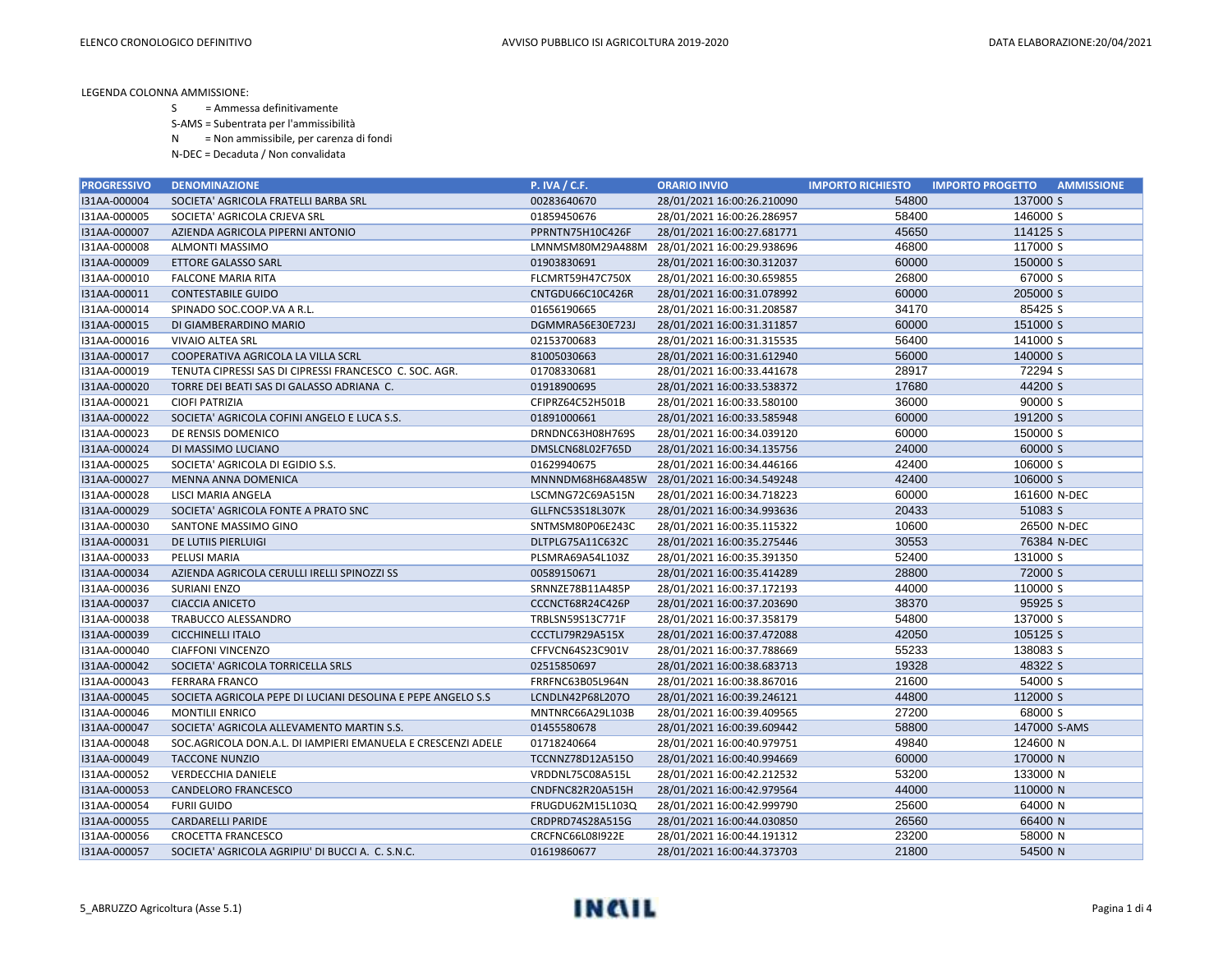- S = Ammessa definitivamente
- S-AMS = Subentrata per l'ammissibilità
- N = Non ammissibile, per carenza di fondi
- N-DEC = Decaduta / Non convalidata

| <b>PROGRESSIVO</b> | <b>DENOMINAZIONE</b>                              | <b>P. IVA / C.F.</b> | <b>ORARIO INVIO</b>        | <b>IMPORTO RICHIESTO</b> | <b>IMPORTO PROGETTO</b><br><b>AMMISSIONE</b> |
|--------------------|---------------------------------------------------|----------------------|----------------------------|--------------------------|----------------------------------------------|
| I31AA-000060       | <b>FLAMMINI FRANCO</b>                            | FLMFNC72L26L103X     | 28/01/2021 16:00:45.421291 | 53600                    | 134000 N                                     |
| I31AA-000061       | <b>OSIPOVA ALONA</b>                              | SPVLNA81S48Z145J     | 28/01/2021 16:00:45.812228 | 47798                    | 119495 N                                     |
| I31AA-000062       | EREDI SOFIA MAPEI SS SOCIETA' AGRICOLA            | 01348140680          | 28/01/2021 16:00:45.935879 | 20000                    | 50000 N                                      |
| I31AA-000063       | DI CAMPLI AMALIA PATRIZIA                         | DCMMPT63D69C114V     | 28/01/2021 16:00:46.054933 | 13740                    | 34350 N                                      |
| I31AA-000065       | <b>CAMAIONI GUGLIELMO</b>                         | CMNGLL77M07F870T     | 28/01/2021 16:00:46.733073 | 48800                    | 122000 N                                     |
| I31AA-000066       | COLLE ARIOSO SAS DI MARCO D'ANGELO                | 02050950696          | 28/01/2021 16:00:46.902634 | 10943                    | 27359 N                                      |
| I31AA-000067       | SACCHINI SABATINO                                 | SCCSTN65H10I348L     | 28/01/2021 16:00:46.969961 | 29200                    | 73000 N                                      |
| I31AA-000068       | DI VITO MARIO                                     | DVTMRA74M07E435R     | 28/01/2021 16:00:46.986251 | 27000                    | 67500 N                                      |
| I31AA-000069       | SOCIET' AGRICOLA STORIONE S.S                     | 01770130662          | 28/01/2021 16:00:47.056906 | 60000                    | 150000 N                                     |
| I31AA-000070       | <b>BARBAROSSA GIUSEPPE</b>                        | BRBGPP72T22A515E     | 28/01/2021 16:00:47.075603 | 39000                    | 97500 N                                      |
| I31AA-000071       | PALMA LINA                                        | PLMLNI78P57A515S     | 28/01/2021 16:00:47.556591 | 32340                    | 80850 N                                      |
| I31AA-000072       | <b>RANALLI ALVARO</b>                             | RNLLVR60A18C844D     | 28/01/2021 16:00:47.646419 | 60000                    | 150000 N                                     |
| I31AA-000073       | <b>IPPOLITI LUCA</b>                              | PPLLCU74C13F870U     | 28/01/2021 16:00:48.153455 | 39200                    | 98000 N                                      |
| I31AA-000074       | DI PAOLO CARMINE                                  | DPLCMN68B06A515U     | 28/01/2021 16:00:48.258140 | 30170                    | 75425 N                                      |
| I31AA-000076       | DI PASQUALE ANGELO                                | DPSNGL65E13D823L     | 28/01/2021 16:00:48.599406 | 60000                    | 185000 N                                     |
| I31AA-000077       | D'ANGELO SANDRO                                   | DNGSDR77A14C632H     | 28/01/2021 16:00:49.402168 | 52000                    | 130000 N                                     |
| I31AA-000078       | RADICA ULISSE                                     | RDCLSS54H25L194F     | 28/01/2021 16:00:49.448227 | 10480                    | 26200 N                                      |
| I31AA-000080       | <b>SISTI AMEDEO</b>                               | SSTMDA74E07A515H     | 28/01/2021 16:00:49.521154 | 52050                    | 130125 N                                     |
| I31AA-000082       | DI FLORIO ALBERTO                                 | DFLLRT91E06B985N     | 28/01/2021 16:00:50.243314 | 18134                    | 45336 N                                      |
| I31AA-000083       | DI PASQUALE SERGIO E FIGLI SOC. SEMPLICE AGRICOLA | 02029480668          | 28/01/2021 16:00:51.012128 | 48000                    | 120000 N                                     |
| I31AA-000084       | LA PRETA TARANTINI S.R.L.                         | 01355960699          | 28/01/2021 16:00:51.484285 | 40800                    | 102000 N                                     |
| I31AA-000085       | DE ASCANIIS ABRAMO                                | DSCBRM67B18A515Q     | 28/01/2021 16:00:51.540784 | 60000                    | 154000 N                                     |
| I31AA-000086       | PANELLA GIUSTINO                                  | PNLGTN70T05A515U     | 28/01/2021 16:00:51.603413 | 60000                    | 249000 N                                     |
| I31AA-000088       | SAVINI GIOSIA BERNARDI BERNARDO                   | SVNBNR62B22H501F     | 28/01/2021 16:00:52.119658 | 53200                    | 133000 N                                     |
| I31AA-000089       | DE FELICIBUS ANTONIO                              | DFLNTN71S28C853K     | 28/01/2021 16:00:52.127213 | 60000                    | 150000 N                                     |
| I31AA-000090       | SORRENTINO LILIANA                                | SRRLLN56H60E435H     | 28/01/2021 16:00:52.994141 | 4000                     | 10038 N                                      |
| I31AA-000091       | D'ACHILLE GIUSEPPE PIETRO                         | DCHGPP56H30E243G     | 28/01/2021 16:00:53.410431 | 28800                    | 72000 N                                      |
| I31AA-000094       | LOSANI PALMARINO                                  | LSNPMR67C31A462M     | 28/01/2021 16:00:53.969689 | 23140                    | 57850 N                                      |
| I31AA-000095       | D'AGOSTINO STEFANIA                               | DGSSFN61R44H501W     | 28/01/2021 16:00:54.058789 | 20000                    | 50000 N                                      |
| I31AA-000096       | DE CINQUE MARIO                                   | DCNMRA70S09E243P     | 28/01/2021 16:00:54.428667 | 28000                    | 70000 N                                      |
| I31AA-000097       | DI PAOLO GIUSEPPE                                 | DPLGPP75C19B985M     | 28/01/2021 16:00:54.898735 | 48000                    | 120000 N                                     |
| I31AA-000098       | D'ANTONIO PASQUALINA                              | DNTPQL68R51F764J     | 28/01/2021 16:00:55.114074 | 56800                    | 142000 N                                     |
| I31AA-000099       | PETROLIO MARIA                                    | PTRMRA66S70C426P     | 28/01/2021 16:00:55.834353 | 60000                    | 155000 N                                     |
| I31AA-000100       | <b>MAMBELLA MARIA RITA</b>                        | MMBMRT59R66C632P     | 28/01/2021 16:00:56.329645 | 12000                    | 30000 N                                      |
| I31AA-000101       | PRIMAVERA MARIA LISA                              | PRMMLS57S61F585T     | 28/01/2021 16:00:56.784771 | 29200                    | 73000 N                                      |
| I31AA-000102       | PETROLIO SILVIO                                   | PTRSLV41E15C426E     | 28/01/2021 16:00:57.776787 | 35850                    | 89625 N                                      |
| I31AA-000103       | <b>VERDEIMPRESA SRL</b>                           | 01834950675          | 28/01/2021 16:00:59.152953 | 20496                    | 51240 N                                      |
| I31AA-000104       | SMIGLIANI NICOLA                                  | SMGNCL60B11G760K     | 28/01/2021 16:00:59.199046 | 11803                    | 29508 N                                      |
| I31AA-000105       | PALMA ANTONIO                                     | PLMNTN62P11G493U     | 28/01/2021 16:01:00.251129 | 17660                    | 44150 N                                      |
| I31AA-000106       | AZIENDA AGRICOLA ZECHINI ROSANNA                  | ZCHRNN61R70L103M     | 28/01/2021 16:01:01.230952 | 59600                    | 149000 N                                     |
| I31AA-000107       | IMPRESA AGRICOLA TUCCI LAURA                      | TCCLRA84R42C632B     | 28/01/2021 16:01:02.190640 | 24400                    | 61000 N                                      |
| I31AA-000108       | <b>FINOCCHIO GIANCARLO</b>                        | FNCGCR55S18E691H     | 28/01/2021 16:01:02.319140 | 46000                    | 115000 N                                     |
| I31AA-000109       | <b>MORO MIRKO</b>                                 | MROMRK92P18A345Q     | 28/01/2021 16:01:02.671880 | 56000                    | 140000 N                                     |

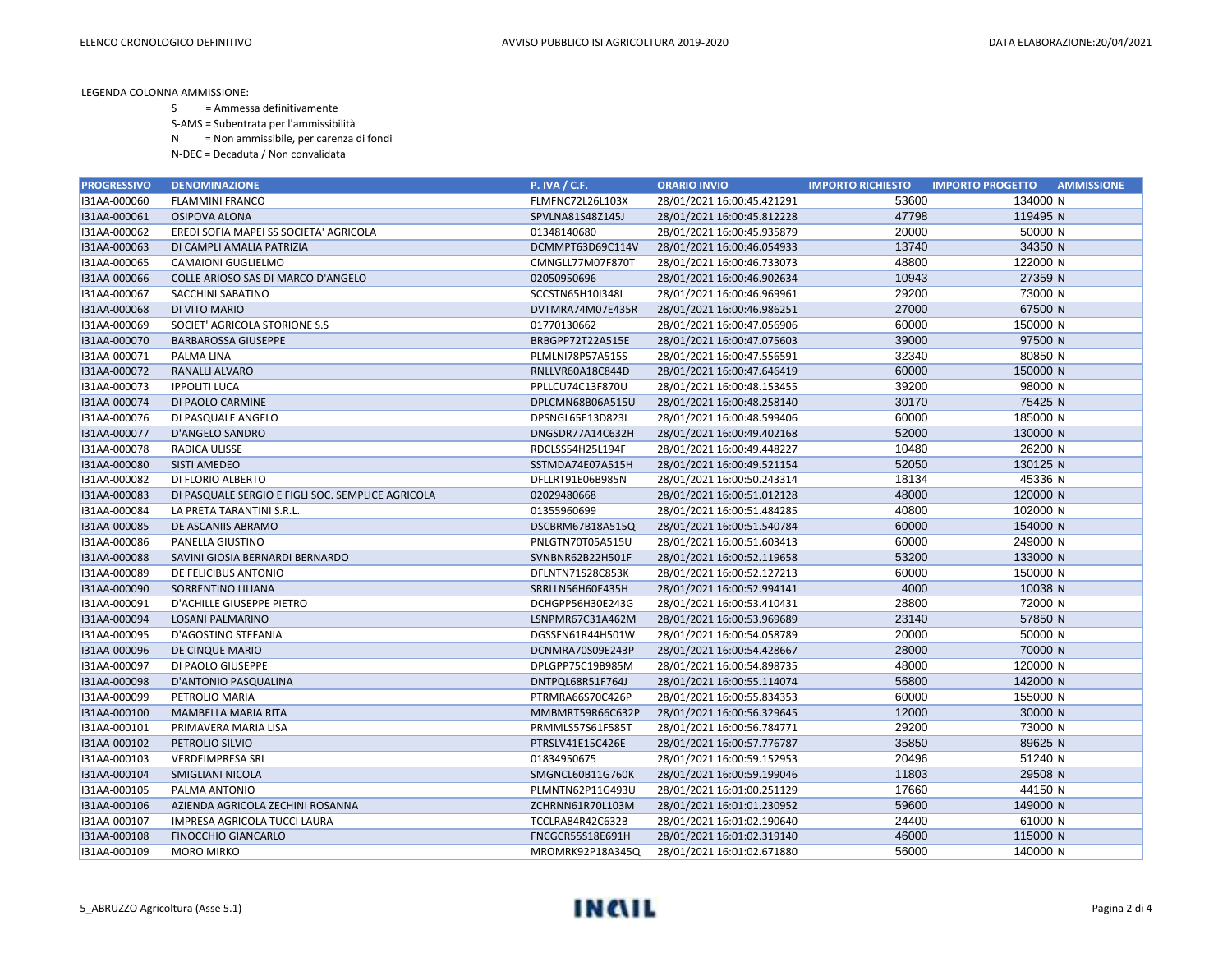- S = Ammessa definitivamente
- S-AMS = Subentrata per l'ammissibilità
- N = Non ammissibile, per carenza di fondi
- N-DEC = Decaduta / Non convalidata

| <b>PROGRESSIVO</b> | <b>DENOMINAZIONE</b>                      | <b>P. IVA / C.F.</b>    | <b>ORARIO INVIO</b>        | <b>IMPORTO RICHIESTO</b> | <b>IMPORTO PROGETTO</b><br><b>AMMISSIONE</b> |
|--------------------|-------------------------------------------|-------------------------|----------------------------|--------------------------|----------------------------------------------|
| I31AA-000110       | <b>FAIETA ANDREA</b>                      | FTANDR76L01G482V        | 28/01/2021 16:01:02.883908 | 24800                    | 62000 N                                      |
| I31AA-000112       | <b>GARZARELLA ROSELLA</b>                 | GRZRLL72H45B985B        | 28/01/2021 16:01:03.210990 | 24000                    | 60000 N                                      |
| I31AA-000114       | POMPILI STEFANO                           | PMPSFN60P11D501T        | 28/01/2021 16:01:03.790033 | 35340                    | 88350 N                                      |
| I31AA-000115       | PETRONGOLO ANTONIO                        | PTRNTN61A01C632I        | 28/01/2021 16:01:03.849916 | 12000                    | 30000 N                                      |
| I31AA-000116       | <b>SCARPONE ALESSIO</b>                   | SCRLSS63M26L103E        | 28/01/2021 16:01:04.057102 | 30800                    | 77000 N                                      |
| I31AA-000117       | SOCIETA' AGRICOLA DEDICO S.R.L.           | 01991520444             | 28/01/2021 16:01:04.680108 | 60000                    | 150000 N                                     |
| I31AA-000118       | <b>CROGNALE MARISA</b>                    | CRGMRS64B51E435Y        | 28/01/2021 16:01:05.504518 | 40000                    | 100000 N                                     |
| I31AA-000122       | <b>MENNA ORIETTA</b>                      | MNNRTT72S56Z133F        | 28/01/2021 16:01:07.734847 | 10000                    | 25000 N                                      |
| I31AA-000123       | FINOCCHIO MAURIZIO                        | FNCMRZ65L12E691E        | 28/01/2021 16:01:07.874111 | 38800                    | 97000 N                                      |
| I31AA-000124       | LE BONTA' DI LORETO DI PATACCA GIANFRANCO | 01783250689             | 28/01/2021 16:01:08.853104 | 46529                    | 116324 N                                     |
| I31AA-000125       | MORETTA MARISA LUCIA                      | MRTMSL61C46A485Y        | 28/01/2021 16:01:08.928664 | 24400                    | 61000 N                                      |
| I31AA-000126       | D'ALONZO LELIA                            | DLNLLE82M69G482V        | 28/01/2021 16:01:09.508037 | 33440                    | 83600 N                                      |
| I31AA-000127       | LUCIANI LOREDANA                          | LCNLDN52H45D738S        | 28/01/2021 16:01:09.699200 | 20000                    | 50000 N                                      |
| I31AA-000128       | PIERFELICE FRANCO                         | PRFFNC69B27G482B        | 28/01/2021 16:01:10.031853 | 28000                    | 70000 N                                      |
| I31AA-000129       | PALMA FRANCESCO                           | PLMFNC63P20E723J        | 28/01/2021 16:01:10.242486 | 43600                    | 109000 N                                     |
| I31AA-000130       | AGRICOLA GIAMMARINO SAS SOCIETA' AGRICOLA | 01871170682             | 28/01/2021 16:01:10.695752 | 24000                    | 60000 N                                      |
| I31AA-000131       | DI LORENZO ALESSIA                        | DLRLSS69H46L219J        | 28/01/2021 16:01:10.711562 | 8400                     | 21000 N                                      |
| I31AA-000133       | <b>VENTURA NINO</b>                       | VNTNNI64L29L103M        | 28/01/2021 16:01:11.376215 | 20000                    | 50000 N                                      |
| I31AA-000134       | SOC. AGR. MIOLINI NOEMI S.S.              | 02060210669             | 28/01/2021 16:01:11.448847 | 3840                     | 9600 N                                       |
| I31AA-000135       | <b>BILANZOLA FRANCESCO</b>                | BLNFNC68P25L103N        | 28/01/2021 16:01:11.750174 | 42800                    | 107000 N                                     |
| I31AA-000137       | MONTANARO MARIA TERESA                    | MNTMTR61T47B896B        | 28/01/2021 16:01:14.575745 | 14000                    | 35000 N                                      |
| I31AA-000138       | DI GIAMPIETRO LUIGI                       | DGMLGU77E12A515N        | 28/01/2021 16:01:14.715613 | 46800                    | 117000 N                                     |
| I31AA-000140       | <b>SANTONE MILVA</b>                      | SNTMLV62L44C632F        | 28/01/2021 16:01:15.239722 | 14800                    | 37000 N                                      |
| I31AA-000141       | D'ANDREA DOMENICO                         | DNDDNC76E10I804S        | 28/01/2021 16:01:15.806235 | 18540                    | 46350 N                                      |
| I31AA-000142       | <b>ITALIANI PAOLO</b>                     | TLNPLA50M03A488I        | 28/01/2021 16:01:15.967958 | 20760                    | 51900 N                                      |
| I31AA-000144       | AZIENDA AGRICOLA                          | DSPGPP79H26E243C        | 28/01/2021 16:01:16.664659 | 20000                    | 50000 N                                      |
| I31AA-000146       | D'EUSANIO FRANCO                          | DSNFNC58D16L194P        | 28/01/2021 16:01:18.889261 | 24000                    | 60000 N                                      |
| I31AA-000147       | <b>MARRONE PAOLA</b>                      | MRRPLA75D41G482T        | 28/01/2021 16:01:18.895031 | 14143                    | 35358 N                                      |
| I31AA-000148       | <b>FILIPPONE CESARE</b>                   | FLPCRD45S24G482B        | 28/01/2021 16:01:19.394540 | 43600                    | 109000 N                                     |
| I31AA-000150       | <b>GENTILE NOTARANTONIO GIOVANNI</b>      | GNTGNN70S30A345I        | 28/01/2021 16:01:20.597624 | 15650                    | 39125 N                                      |
| I31AA-000153       | AZIENDA AGRICOLA FEDELE DOMENICO          | FDLDNC63A19C474J        | 28/01/2021 16:01:23.530200 | 42400                    | 106000 N                                     |
| I31AA-000155       | DI VITO CARLO GIOVANNI                    | DVTCLG70H14Z614S        | 28/01/2021 16:01:25.030522 | 10560                    | 26400 N                                      |
| I31AA-000156       | PANELLA EMANUELE                          | PNLMNL86P30A515S        | 28/01/2021 16:01:29.380535 | 60000                    | 160000 N                                     |
| I31AA-000157       | LAURENZI SIMONETTA                        | LRNSNT75D51A345A        | 28/01/2021 16:01:30.981962 | 31600                    | 79000 N                                      |
| I31AA-000160       | <b>IANNETTI CARLO</b>                     | NNTCRL61S18A488W        | 28/01/2021 16:01:33.441941 | 46600                    | 116500 N                                     |
| I31AA-000162       | <b>VERDECCHIA MARCO</b>                   | VRDMRC77C11A515J        | 28/01/2021 16:01:39.590887 | 46800                    | 117000 N                                     |
| I31AA-000164       | ANNA MARIA DI MASCIO                      | DMSNMR55T68C474H        | 28/01/2021 16:01:40.573882 | 10400                    | 26000 N                                      |
| I31AA-000165       | <b>VERDECCHIA ANNIBALE</b>                | VRDNBL74S11A515P        | 28/01/2021 16:01:41.561169 | 46800                    | 117000 N                                     |
| I31AA-000166       | PIERFELICE CLAUDIO                        | PRFCLD70E13C474Z        | 28/01/2021 16:01:44.125227 | 24000                    | 60000 N                                      |
| I31AA-000167       | SANTUCCI VEZIO                            | SNTVZE70A31G438P        | 28/01/2021 16:01:46.588301 | 21689                    | 54223 N                                      |
| I31AA-000168       | <b>CANTALINI LUCA</b>                     | CNTLCU76P02A345T        | 28/01/2021 16:01:51.329876 | 18938                    | 47345 N                                      |
| I31AA-000169       | VALERIANI DOMENICO                        | <b>VLRDNC38S06I922C</b> | 28/01/2021 16:01:53.351443 | 21805                    | 54514 N                                      |
| I31AA-000170       | <b>SBORGIA NICOLETTA</b>                  | SBRNLT59M42I922M        | 28/01/2021 16:01:56.519192 | 21600                    | 54000 N                                      |